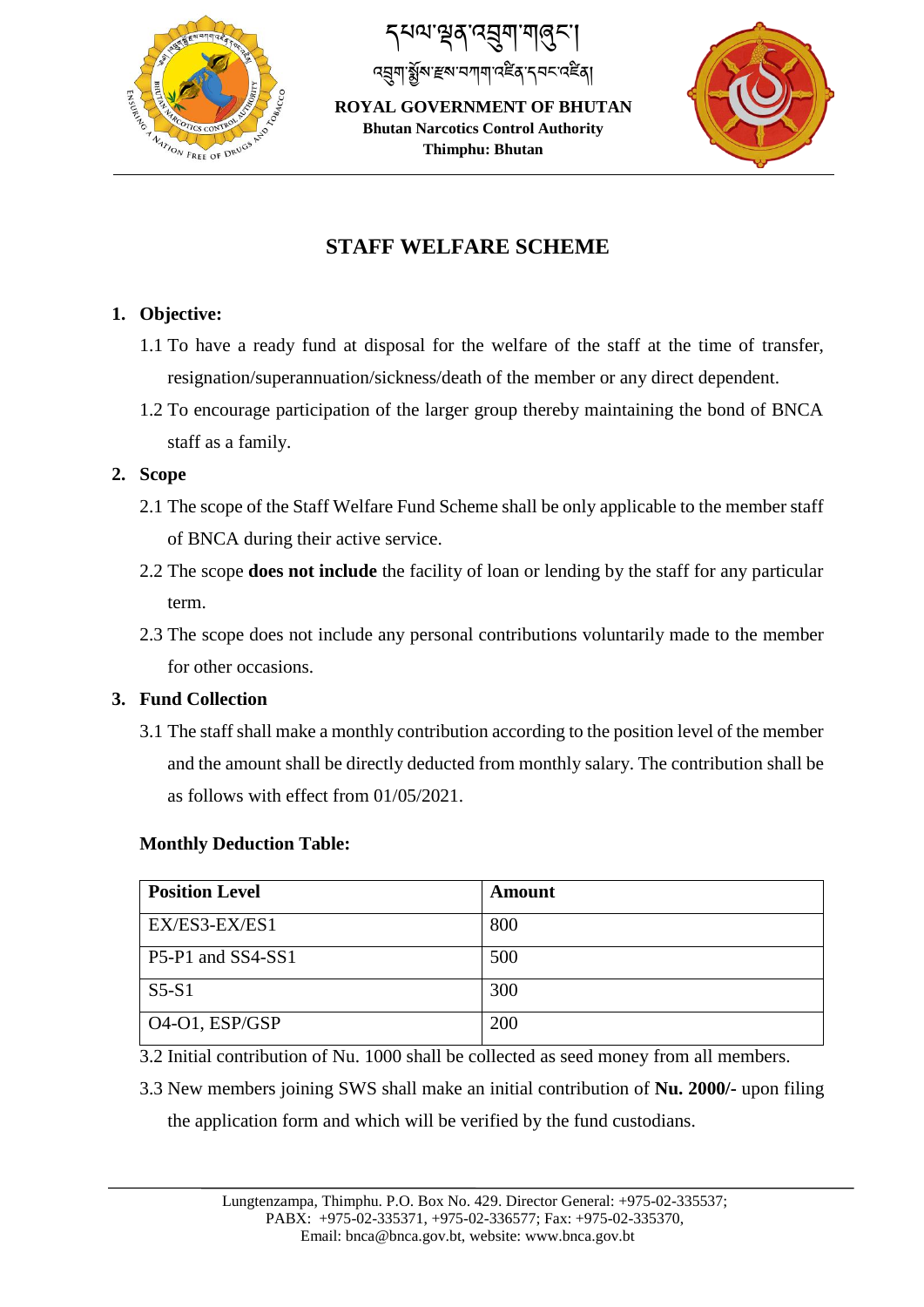

८४० ऱ्यूब द्रुषा गावुरू বব্ৰশ`ষ্ক্ৰীৰ দ্ৰুৱা নামানাৰ দুৰ্বীৰ স্বিত্যি **ROYAL GOVERNMENT OF BHUTAN**

**Bhutan Narcotics Control Authority Thimphu: Bhutan**



- 3.4 Old members shall use the same application for updating dependents whenever applicable.
- 3.5 A saving account shall be maintained and operated jointly by the disbursing officer and Accounts Officer.
- 3.6 The nominated custodians of SWS shall also responsible to make arrangement for disbursement to the beneficiary and monitor management of the SWS as per the section.

#### **4. Fund Management**

- 4.1 The Staff Welfare Scheme Committee shall serve as the Fund Management Committee.
- 4.2 There shall be at least two committee members as joint signatory for release of funds.
- 4.3 Members shall not withdraw from the scheme once registered except during death, transfer, resignation and superannuation.

## **5. Mode of Operation**

- 5.1 The Human Resource Committee shall also function as the Staff Welfare Scheme Committee.
- 5.2 The Accounts of Staff Welfare Scheme shall be managed by the Accounts Section fo the Office.
- 5.3 The Administrative Assistant shall be the focal person for Staff Welfare Scheme.
- 5.4 For the information to the staff, details of transactions and the status of the SWS shall be presented during the staff meeting as and when required.
- 5.5 The Focal Person of the SWS shall also maintain the record for the beneficiaries with details of disbursement in the register.
- 5.6 At all time, a minimum amount of Nu. 50000/- (Fifty Thousand) should be maintained for the operation of the SWS. And if the amount to be disbursed is affecting the minimum fund balance, all the members shall make equal personal contribution to make up the required amount.

# **6. Benefits and Eligibility Criteria**

- 6.1 Benefits shall be eligible under the following circumstances:
	- a) During the death, illness or accident faced by the members.
	- b) During the time of death or refers outside of the member's direct dependents.
	- c) During the time of superannuation/resignation and transfer of the member.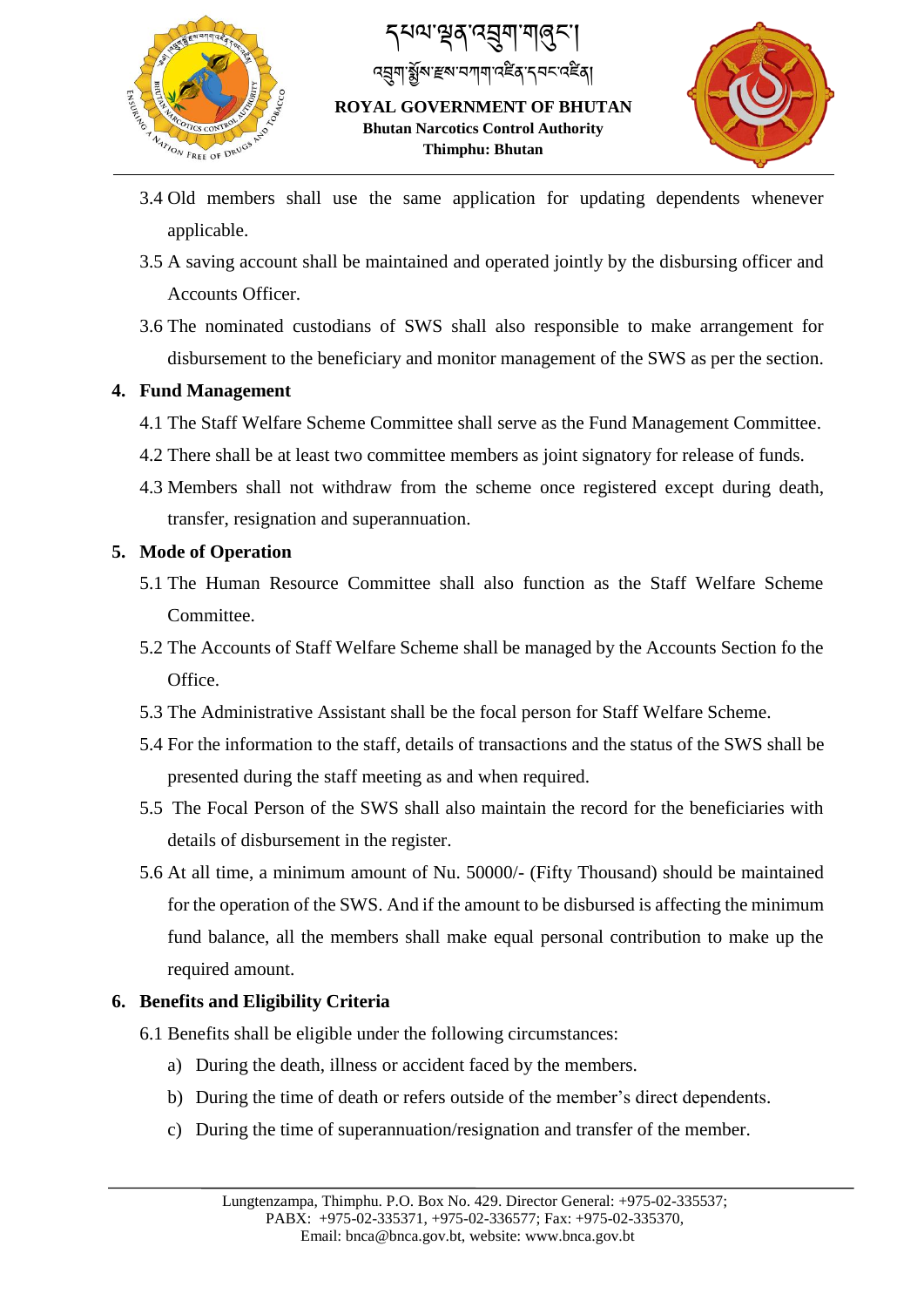

८४० ऱ्यूब द्रुषा गावुरू ས་རྲས་བཀག་འརྲོན་དབང་འརྲིན།

**ROYAL GOVERNMENT OF BHUTAN Bhutan Narcotics Control Authority Thimphu: Bhutan**



6.2 The benefits for the demise or illness of a member or his/her direct dependent shall be as follows;

#### **Beneficiary Entitlement Table:**

| Sl.No          | <b>Description</b>           | <b>Occasion/circumstance</b> | Amount (Nu.) |
|----------------|------------------------------|------------------------------|--------------|
| $\overline{1}$ | Member                       | Death                        | $60000/-$    |
|                |                              | Illness/sickness             | $3000/-$     |
|                |                              | <b>Referral Outside</b>      | 15000/-      |
| $\overline{2}$ | Direct Dependent             | Death                        | 50000/-      |
|                |                              | <b>Referral Outside</b>      | $10000/-$    |
| 3              | <b>Farewell gift/present</b> |                              |              |
| 3.1            | Superannuation               | Gift/present                 | 10000        |
| 3.2            | Resignation                  | Gift/present                 | 5000         |
| 3.3            | Transfer                     | Gift/present                 | 5000         |

6.3 In the event of death of a child below 2 years of age shell be entitled 50% of the entitlement reflected in the beneficiary table.

- 6.4 In case of transfer, resignation and superannuation of the member, he/she shall be entitled to refund of 50% of his/her contribution made till date if he/she has not claimed any benefits from the SWS.
- 6.5 In case of superannuation/resignation/transfer he/she shall be entitled the amount as gift/present as reflected in the beneficiary table. After one year of the individual membership, a sum of Nu. 1000/- shall be added annually to the entitled amount.
- 6.6 In the event a member resigns/transfer before his/her membership of one year, he/she shall be entitled to 50% of the farewell gift/present entitlement reflected in the beneficiary entitlement table.

#### **7. Definition**

- 7.1 **Member**: It refers to the staff of BNCA appointed through an office order
- 7.2 **Staff Welfare Scheme (SWS):** It refers to the sum of money collected through monthly contribution from members of SWFS, and initial contribution of Nu. 1000/- (One Thousand only) from each member.